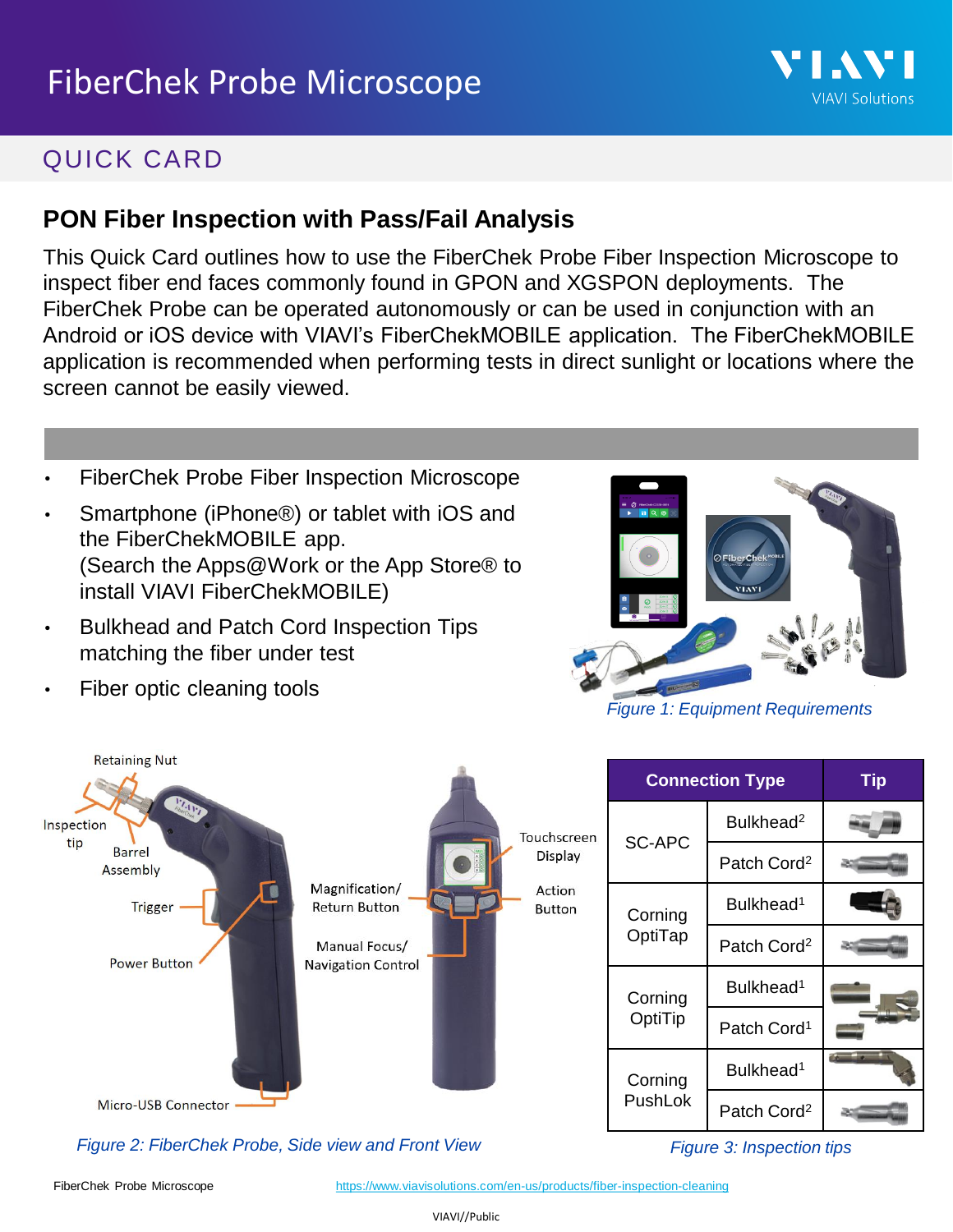# QUICK CARD

#### CONNECT TIP TO FIBERCHEK PROBE

Inspection Tips are attached to the Front of the FiberChek probe by threading the collar of the tip onto the device:

- <sup>1</sup>The OptiTap Bulkhead tip, OptiTip tips and PushLock Bulkhead tip **connect directly** to the probe.
- <sup>2</sup>The remaining tips connect to the **Barrel Assembly**  by loosening and tightening the **Retaining Nut**.





#### INCREASE SCREEN DIM TIMEOUT (OPTIONAL)

- 1. Tap the **Touchscreen Display** to enter the **Settings** menu.
- 2. Scroll down to **SYSTEM SETTINGS** and press the **Action Button.**
- 3. Scroll down to **POWER OPTIONS** and press the **Action Button.**
- 4. Press the **Action Button** for Battery **SCREEN DIM.**
- 5. Scroll down to **30 MINUTES** press the **Action Button.**
- 6. Press the **Magnification/Return Button** four times or press the Trigger to return to the **Live Inspection View**.

#### CONNECT TO FIBERCHEKMOBILE (OPTIONAL)

- 1. Tap the **Touchscreen Display** to enter the **Settings** menu.
- 2. Scroll down to **RADIO SETTINGS** and press the **Action Button.**
- 3. Scroll down to **WIFI ENABLE** and press the **Action Button.**
- 4. Press the **Magnification/Return Button** two times or press the Trigger to return to the **Live Inspection View**.
- 5. Connect the iPhone to the FiberChek Probe microscope via Wi-Fi:
	- Enable Wi-Fi on the iPhone.
	- Tap **FiberChek** Wi-Fi SSID to connect.
- 6. Press the **FiberChekMOBILE** icon on your iPhone to launch FiberChekMOBILE and initialize Microscope.





#### <https://www.viavisolutions.com/en-us/products/fiber-inspection-cleaning> 2



SC-APC

SCREEN DIM TIMEOUT 10 MINUTES

30 MINUTES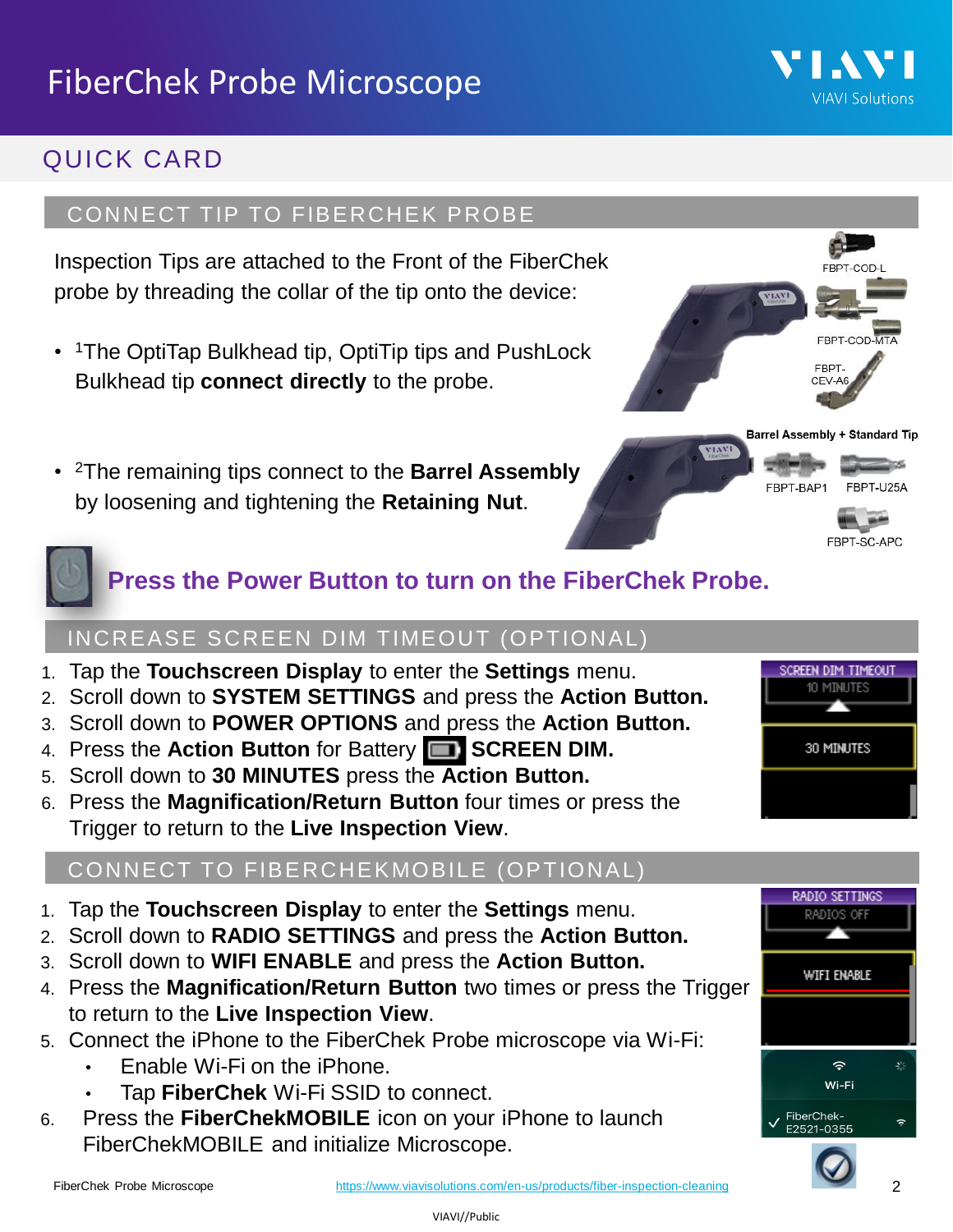

**SETTINGS** 

PROFILE

TIP

APC (IEC-61300-3-3)

M PC & Fiber Stub (IP

SELECT TIP

Standard Tips (with BAP1)

Simplex Long Reach (-L)

# QUICK CARD

### SETTING UP THE FIBERCHEK PROBE

- 1. Tap the **Touchscreen Display** to enter the **Settings** menu.
- 2. Select **PROFILE** using the **Navigation Control** and press the **Action Button**. Choose the desired profile using the **Navigation Control** and press the **Action Button.**
- 3. Return to the **Settings** menu by pressing the **Magnification/Return Button**.
- 4. Select **TIP** using the **Navigation Control** and press the **Action Button**. Choose the desired tip using the **Navigation Control**, then confirm by pressing the **Action Button.** If Tip is not shown, connect the FiberChek Probe to FiberChekPRO™ software on a PC and move the appropriate tip setting onto the microscope. For more information, consult the FiberChekPRO user manual. To download FiberChekPRO to your PC, visit http://fcpro.updatemyunit.net/.
- 5. Press the **Magnification/Return Button** twice or press the Trigger once to return to the **Live Inspection View**. The FiberChek Probe is ready to perform PASS/FAIL Analysis.

| <b>Connection Type</b> |                 | <b>Profile</b>                          | <b>Tip</b>                |  |
|------------------------|-----------------|-----------------------------------------|---------------------------|--|
|                        | <b>Bulkhead</b> | SM APC (IEC-61300-3-35 Ed. 2.0)         | Standard Tips (with BAP1) |  |
| SC-APC                 | Patch Cord      | SM APC (IEC-61300-3-35 Ed. 2.0)         | Standard Tips (with BAP1) |  |
| Corning                | <b>Bulkhead</b> | SM APC (IEC-61300-3-35 Ed. 2.0)         | FBPT-COD-L                |  |
| OptiTap                | Patch Cord      | SM APC (IEC-61300-3-35 Ed. 2.0)         | Standard Tips (with BAP1) |  |
| Corning                | <b>Bulkhead</b> | Ribbon, SM APC (IEC-61300-3-35 Ed. 2.0) | <b>Ribbon Tips</b>        |  |
| OptiTip                | Patch Cord      | Ribbon, SM APC (IEC-61300-3-35 Ed. 2.0) | <b>Ribbon Tips</b>        |  |
| Corning<br>PushLok     | <b>Bulkhead</b> | SM APC (IEC-61300-3-35 Ed. 2.0)         | FBPT-CEV-A6               |  |
|                        | Patch Cord      | SM APC (IEC-61300-3-35 Ed. 2.0)         | Standard Tips (with BAP1) |  |

#### *Figure 4: Profile and Tip settings*

VIAVI//Public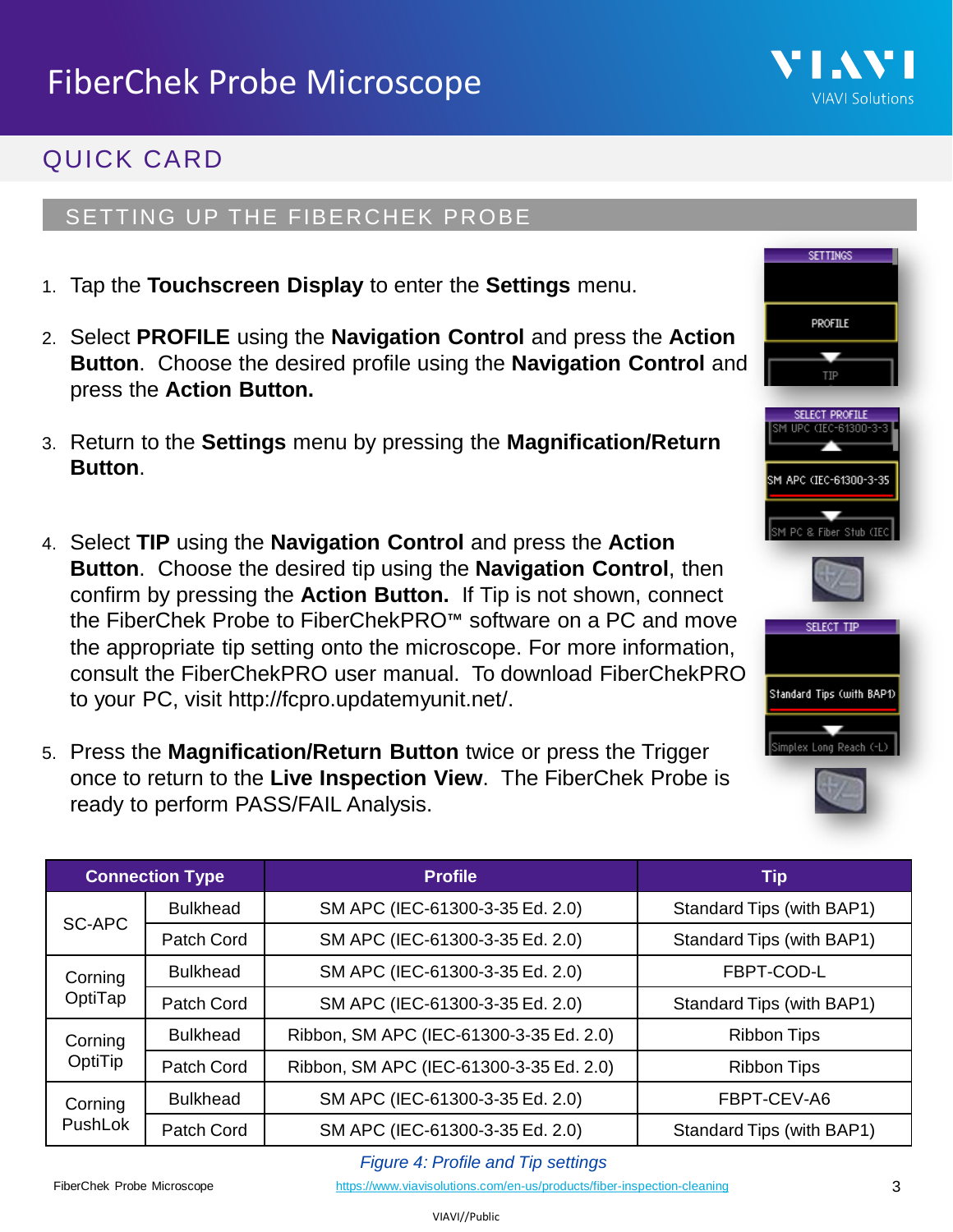# QUICK CARD

### INSPECT BULKHEAD

- 1. Insert the **Bulkhead inspection** tip into Bulkhead**.**
	- For SC-APC and PushLok Bulkheads, align the keys on the inspection tip and the bulkhead connector.
	- For OptiTap Bulkheads, align the arc and flat pin in the inspection tip to the matching insertions inside the OptiTap receptacle adapter.
	- ► For OptiTip Patch Cord Inspection, slide the patch cord adapter onto the main tip assembly. Rotate wheel to view and test each fiber.
- 2. Tap the **Trigger** of the FiberChek microscope to auto-focus the fiber under test. Press the Trigger again and hold for 2 seconds to perform **PASS/FAIL** analysis. FiberChek will briefly display the analysis result and enter the **Analysis Result View**. A green screen with a "check" graphic indicates a **PASS** result. A red screen with an "X" graphic indicates a **FAIL** result.
- 3. If the test fails, clean the fiber end-face and re-run the inspection test. Repeat until it passes.
- 4. When the test passes the results for all zones will be shown in green.



VI.AV

**VIAVI Solutions** 

*Figure 5: SC APC Bulkhead*



*Figure 6: PushLok Bulkhead*



*Figure 7: OptiTap Bulkhead*



*Figure 8: OptiTip Bulkhead*





*Figure 9: FiberChek Mobile*